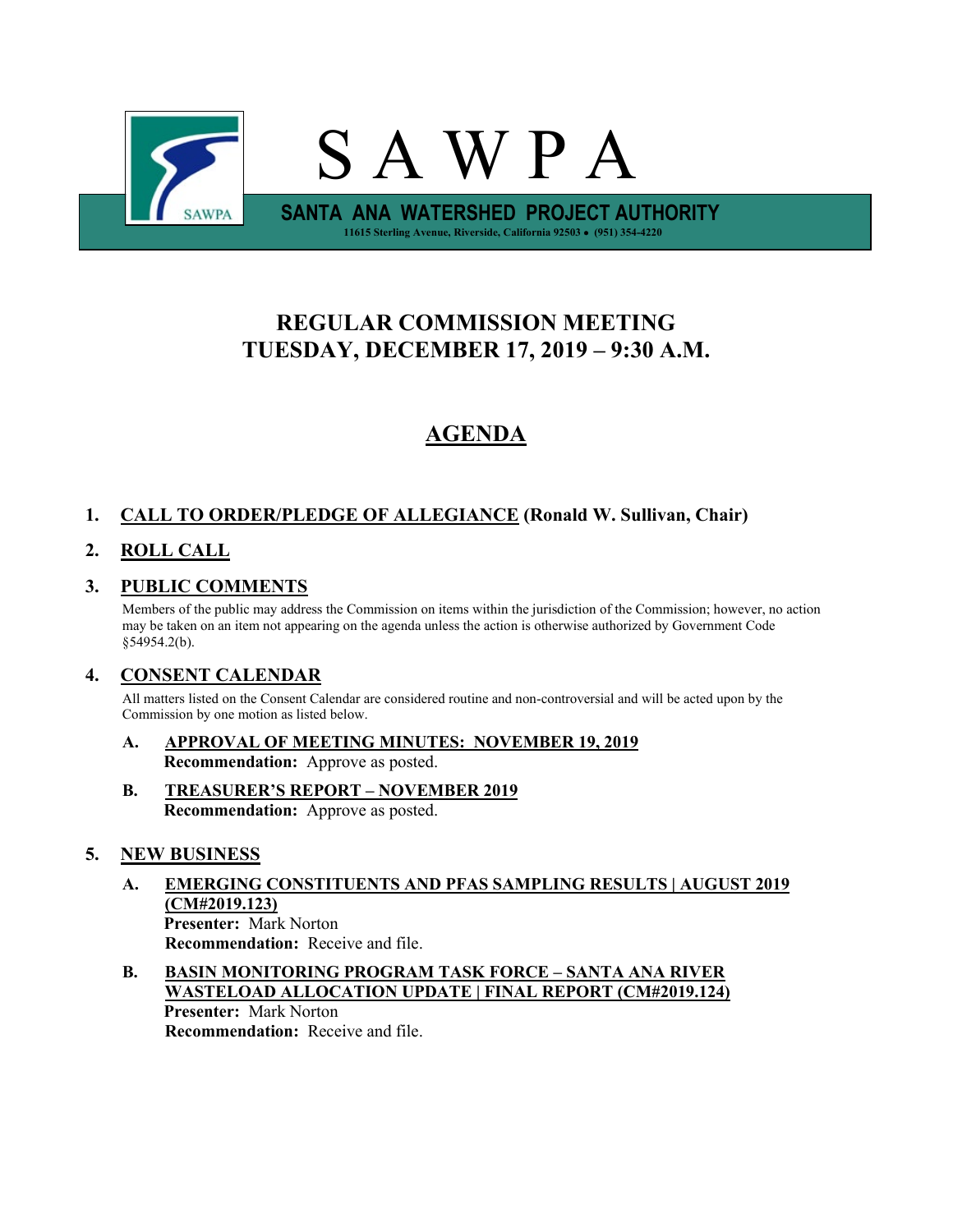## **C. SANTA ANA RIVER WATERSHED WEATHER MODIFICATION FOR WATER SUPPLY FEASIBILITY STUDY | AWARD OF CONTRACT (CM#2019.125)**

#### **Presenter:** Mark Norton

**Recommendation:** Authorize the General Manager to execute an Agreement for Services and Task Order No. NAWC370-01 with North American Weather Consultants Inc. to conduct a feasibility analyses for a weather modification for water supply program in the Santa Ana River Watershed in an amount to not to exceed \$75,000; and, authorize SAWPA invoice each Member Agency \$15,000 to cover the cost of conducting this work.

## **D. DISADVANTAGED COMMUNITY INVOLVEMENT (DCI) PROGRAM – TECHNICAL ASSISTANCE FUNDING RECOMMENDATIONS (CM#2019.126)**

#### **Presenter:** Rick Whetsel

**Recommendation:** Authorize the General Manager to execute sub-agreements for the portfolio of projects recommended for Proposition 1 Disadvantaged Community Involvement (DCI) Program Technical Assistance Grant Funding.

## **E. FISCAL YEAR 2018-19 REPORT ON AUDIT (CM#2019.119)**

#### **Presenter:** Karen Williams

**Recommendation:** Review the Comprehensive Annual Financial Report (CAFR) for the Fiscal Year Ended June 30, 2019, which includes the Report on Audit prepared by Teaman, Ramirez & Smith, Inc., then: (1) Accept the CAFR, including the Report on Audit as prepared by Teaman, Ramirez & Smith, Inc.; (2) Direct staff to file the Report with the respective government agencies as required by law; and, (3) Direct staff to submit the CAFR, with any necessary changes, for the Certificate of Achievement for Excellence in Financial Reporting Award.

#### **F. CALPERS UNFUNDED LIABILITY PAYMENT OPTIONS (CM#2019.120)**

## **Presenter:** Karen Williams

**Recommendation:** Receive a presentation on the CalPERS Unfunded Liability and payment options; and, approve Option 1, Pay off \$2,551,673 of the amortization bases listed below using General Fund Reserves of \$972,510 and Brine Line Operating Reserves of \$1,579,163.

## **G. STRATEGIC PLAN UPDATE (CM#2019.127)**

**Presenter:** Rich Haller

**Recommendation:** Provide input on the process and format for an update to the Strategic Plan; and, direct staff to issue a Request for Proposals (RFP) for Strategic Plan Facilitator Consultant Services.

## **6. INFORMATIONAL REPORTS**

**Recommendation:** Receive for information.

- **A. CASH TRANSACTIONS REPORT – OCTOBER 2019 | NOVEMBER 2019 Presenter:** Karen Williams
- **B. INTER-FUND BORROWING – OCTOBER 2019 (CM#2019.121) Presenter:** Karen Williams
- **C. PERFORMANCE INDICATORS/FINANCIAL REPORTING – OCTOBER 2019 (CM#2019.122) Presenter:** Karen Williams
- **D. BUDGET VS ACTUAL VARIANCE REPORT – FYE 2020 FIRST QUARTER – ENDING SEPTEMBER 30, 2019 (CM#2019.118) Presenter:** Karen Williams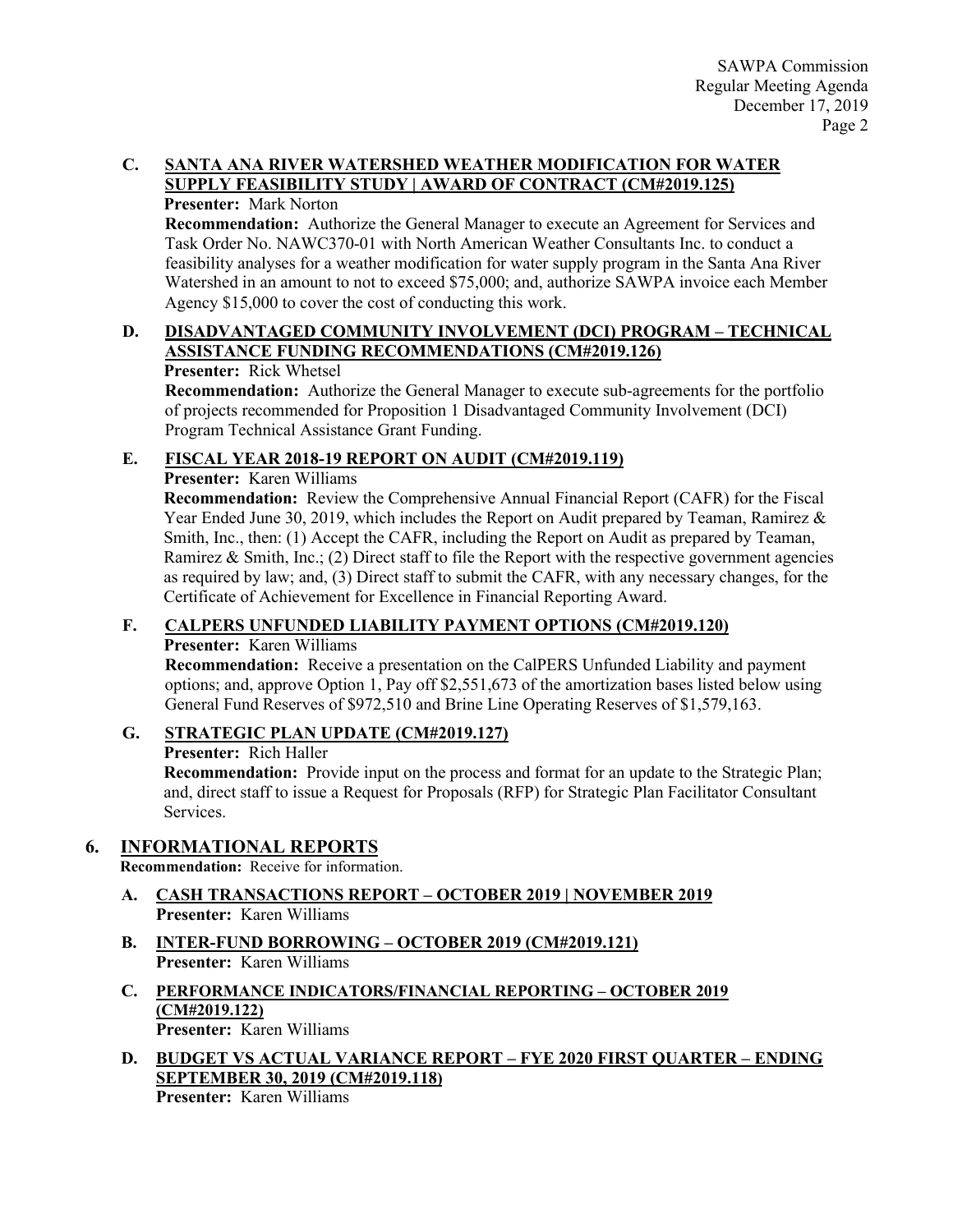#### **E. FINANCIAL REPORT FOR THE FIRST QUARTER ENDING SEPTEMBER 30, 2019**

- Inland Empire Brine Line
- SAWPA
- **Presenter:** Karen Williams

#### **F. FIRST QUARTER FYE 2020 EXPENSE REPORTS**

- General Manager
- Staff
- **Presenter:** Karen Williams

#### **G. GENERAL MANAGER REPORT**

- **H. STATE LEGISLATIVE REPORT Presenter:** Rich Haller
- **I. SAWPA GENERAL MANAGERS MEETING NOTES** December 10, 2019
- **J. CHAIR'S COMMENTS/REPORT**
- **K. COMMISSIONERS' COMMENTS**

#### **L. COMMISSIONERS' REQUEST FOR FUTURE AGENDA ITEMS**

## **7. CLOSED SESSION**

There were no Closed Session items anticipated at the time of the posting of this agenda.

## **8. ADJOURNMENT**

Americans with Disabilities Act: If you require any special disability related accommodations to participate in this meeting, call (951) 354-4230 or email kberry@sawpa.org. 48-hour notification prior to the meeting will enable staff to make reasonable arrangements to ensure accessibility for this meeting. Requests should specify the nature of the disability and the type of accommodation requested.

Materials related to an item on this agenda submitted to the Commission after distribution of the agenda packet are available for public inspection during normal business hours at the SAWPA office, 11615 Sterling Avenue, Riverside, and available a[t www.sawpa.org,](http://www.sawpa.org/) subject to staff's ability to post documents prior to the meeting.

#### **Declaration of Posting**

I, Kelly Berry, Clerk of the Board of the Santa Ana Watershed Project Authority declare that on Thursday, December 12, 2019, a copy of this agenda has been uploaded to the SAWPA website a[t www.sawpa.org](http://www.sawpa.org/) and posted at the SAWPA office, 11615 Sterling Avenue, Riverside, California.

 $\sqrt{s}$ 

\_\_\_\_\_\_\_\_\_\_\_\_\_\_\_\_\_\_\_\_\_\_\_\_\_\_\_\_\_\_\_\_\_\_\_\_\_\_\_ Kelly Berry, CMC